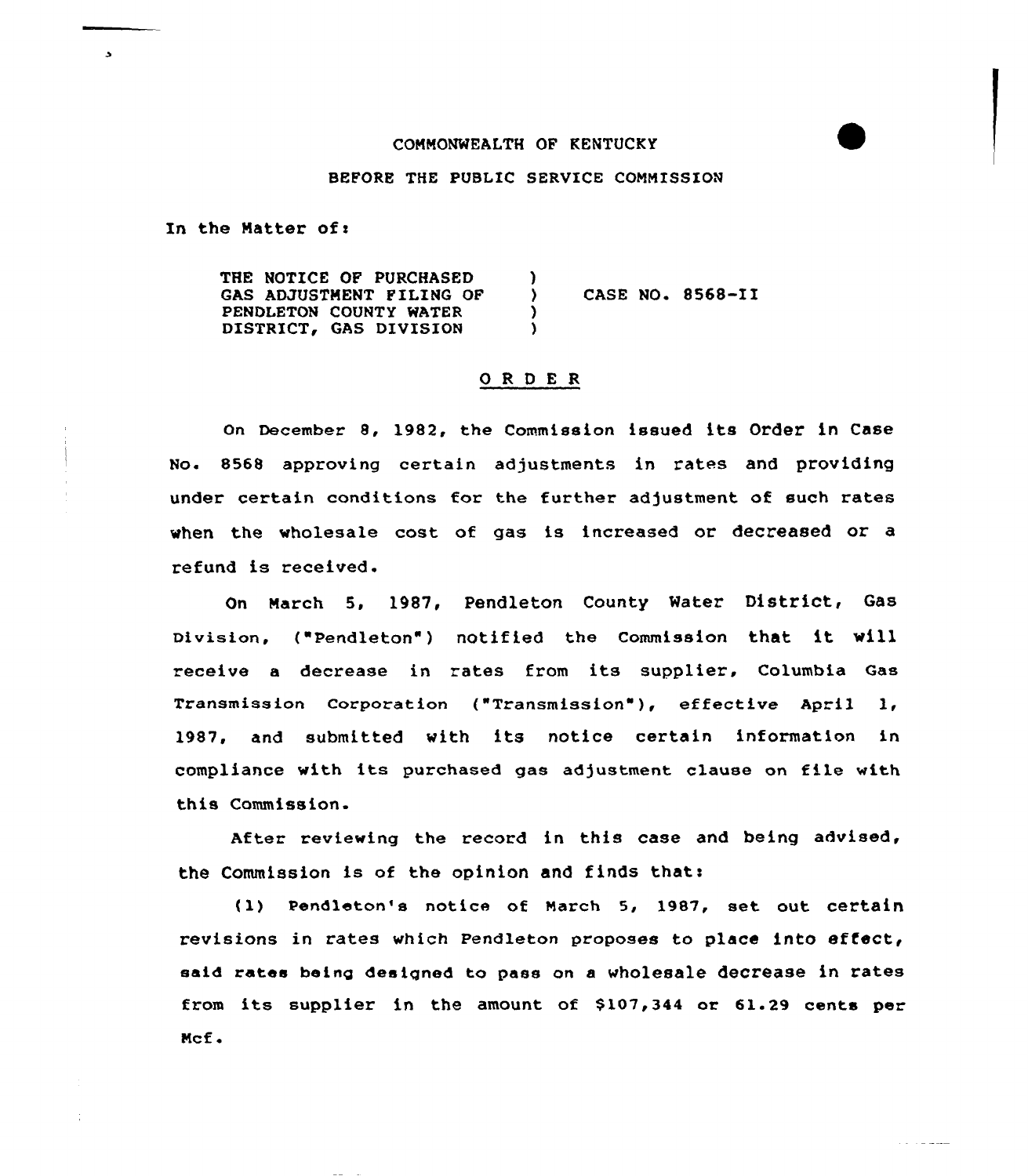(2) Transmission filed an application for decreased rates with the Federal Energy Regulatory Commission to become effective April 1, 1987.

(3) Pendleton's adjustment in rates under the purchased gas adjustment provisions approved by the Commission in its Order of December 8, 1982, is fair, Just and reasonable and in the public interest and should be effective with gas supplied on and after April 1, 1987.

IT IS THEREFORE ORDERED that:

(1) The rates in the Appendix to this Order be and they hereby are authorized effective with gas supplied on and after April 1, 1987.

(2) Mithin <sup>30</sup> days of the date of this Order Pendleton shall file with this Commission its revised tariffs setting out the rates authorised herein.

Done at Frankfort, Kentucky, this 13th day of March, 1987.

PUBLIC SERVICE CONNISSION

Chairman Vice Chairman

sioher

ATTEST.

 $\mathcal{L}$ 

Executive Director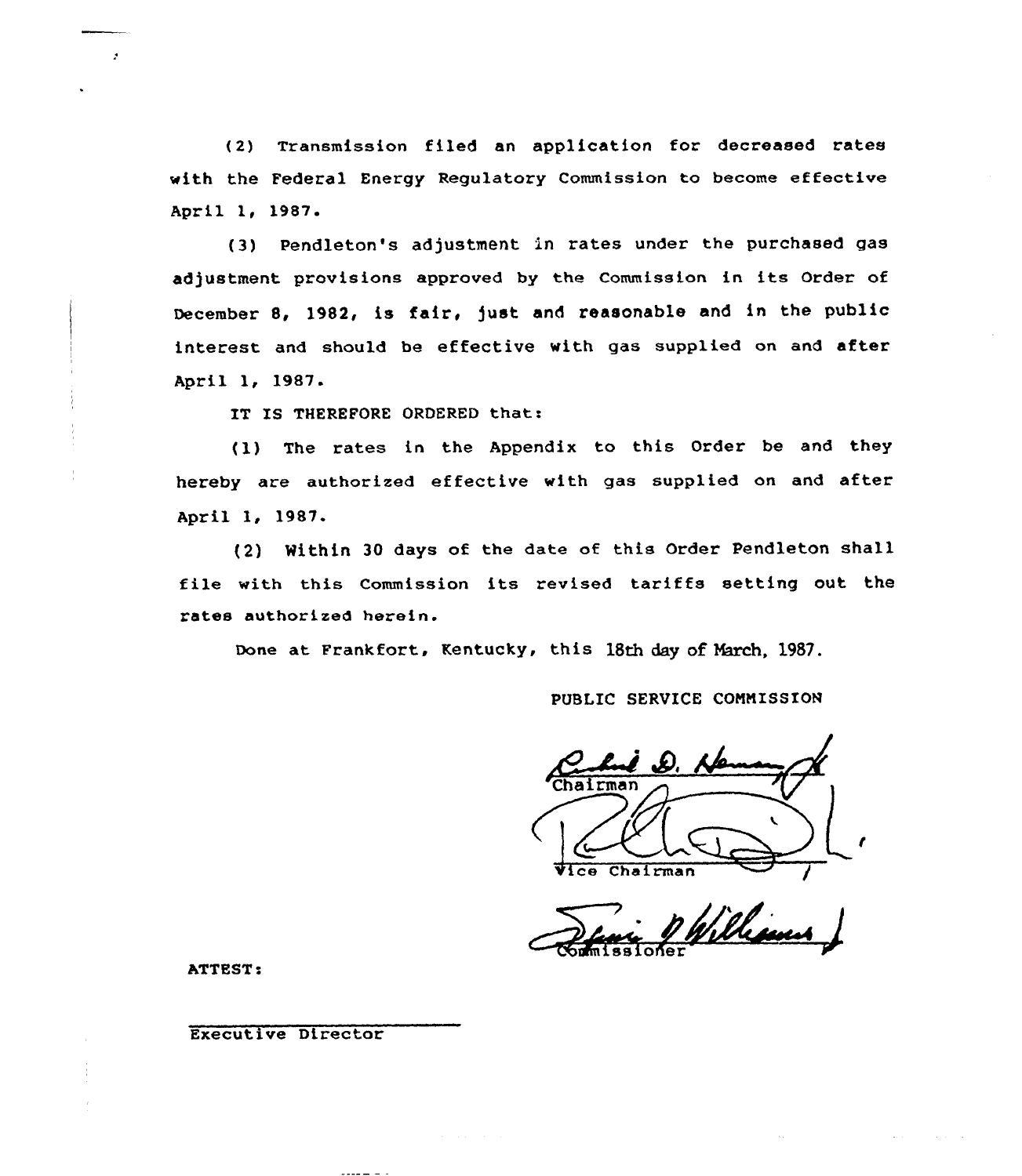### APPENDIX

## APPENDIX TO AN ORDER OF THE PUBLIC SERVICE COMMISSION IN CASE NO. 8568-II DATED 3/18/87

The fallowing rates are prescribed for the customers served by Pendleton County Water District, Gas Division. All other rates and charges not specifically mentioned herein shall remain the same as those in effect under the authority of the Commission prior to the date of this Order.

### RATES: MONTHLY

## RATES PER UNIT

\$4.0518 Per Ncf

and the company of the company of the company of the company of the company of the company of the company of the company of the company of the company of the company of the company of the company of the company of the comp

## Residential:

 $\bullet$ 

| $1 - 2$ Mcf<br>$2 - 6$ Mcf |  | $0 - 1$ Mcf (Minimum Charge) | \$5.18 Per Month<br>4.8334 Per Mcf<br>4.8081 Per Mcf |  |
|----------------------------|--|------------------------------|------------------------------------------------------|--|
| Over 6 Mcf                 |  |                              | 4.8031 Per Mcf                                       |  |

## Commercial:

|  |               | 0 - 1 Mcf (Minimum Charge) | \$5.75 Per Month |  |
|--|---------------|----------------------------|------------------|--|
|  | $1 - 20$ Mcf  |                            | 4.8031 Per Mcf   |  |
|  | $20 - 30$ Mcf |                            | 4.7981 Per Mcf   |  |
|  | $30 - 40$ Mcf |                            | 4.7931 Per Mcf   |  |
|  | $40 - 50$ Mcf |                            | 4.7881 Per Mcf   |  |
|  | Over 50 Mcf   |                            | 4.7831 Per Mcf   |  |
|  |               | SMALL INDUSTRIAL:          |                  |  |

All Ncf

### SPECIAL CONTRACTS

Pirm Gas Services

NAGO Construction Co., Inc., \$ 3.8455 Per Mcf